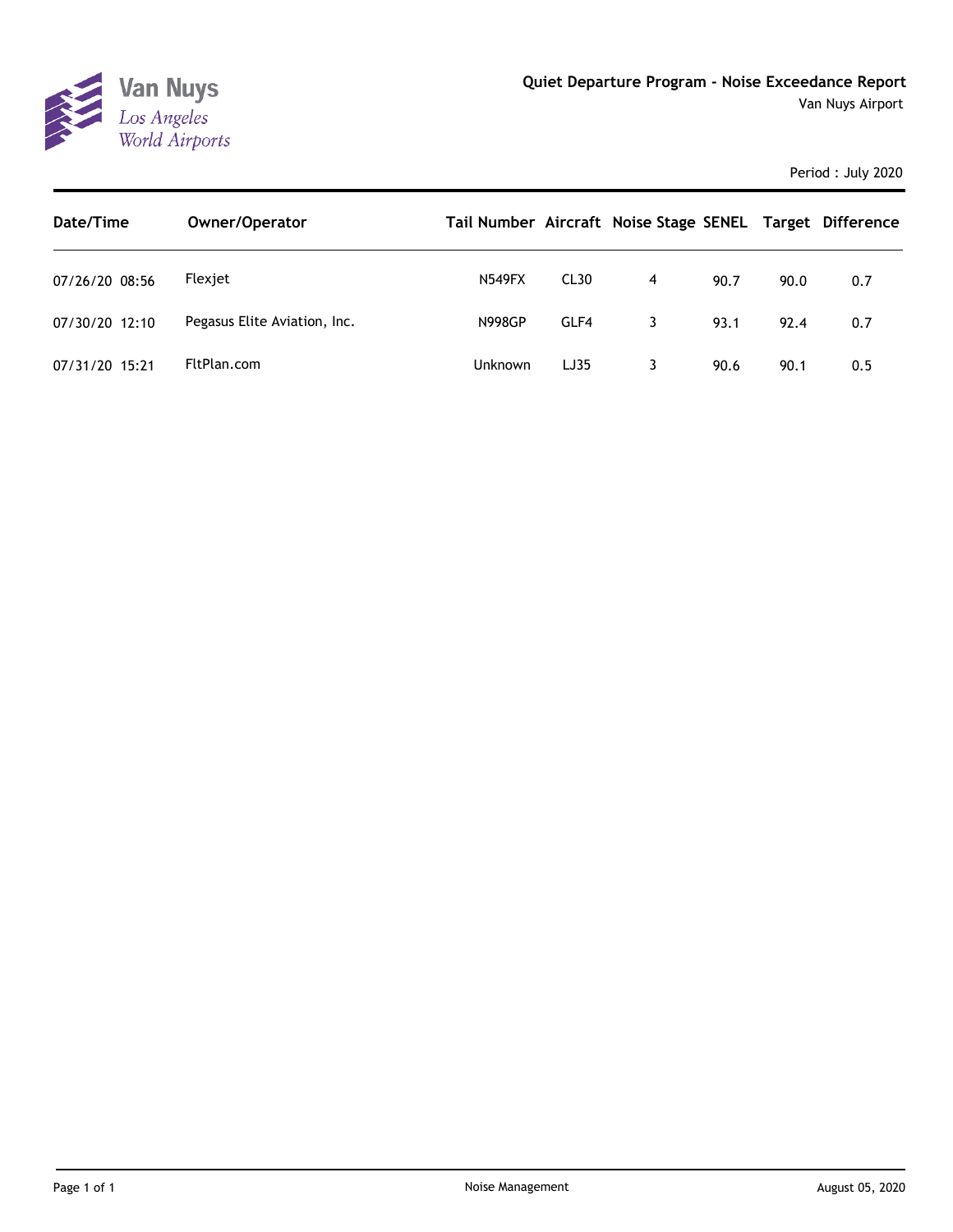

Van Nuys Airport

Period : July 2020

| Owner/Operator                  | <b>Departures Exceeding</b><br><b>Target Noise Level</b> | <b>Total Southbound</b><br><b>Jet Departures</b> |
|---------------------------------|----------------------------------------------------------|--------------------------------------------------|
| Pegasus Elite Aviation, Inc.    | 1                                                        | 3                                                |
| FltPlan.com                     | 1                                                        | $\overline{7}$                                   |
| Flexjet                         | 1                                                        | 86                                               |
| 313 Aviation, LLC               | $\pmb{0}$                                                | 1                                                |
| 361 DD, LLC                     | 0                                                        |                                                  |
| 53 Wildcat, LLC                 | 0                                                        |                                                  |
| <b>ACI Jet</b>                  | 0                                                        |                                                  |
| Aero Jet Services, LLC          | 0                                                        |                                                  |
| Aeromedevac Air Ambulance       | 0                                                        |                                                  |
| Aeromedevac, Inc.               | 0                                                        |                                                  |
| Aeroways Inc                    | 0                                                        |                                                  |
| Aircraft Guaranty Corporation   | 0                                                        |                                                  |
| Allen Lund Company, Inc.        | 0                                                        |                                                  |
| ALLIED DISCOUNT TIRE INC        | 0                                                        |                                                  |
| Alphacraft Air, LLC             | 0                                                        |                                                  |
| <b>ALSWORTH GLEN SR</b>         | 0                                                        |                                                  |
| <b>ALTA TOWERS LLC</b>          | 0                                                        |                                                  |
| American Jet Charter            | 0                                                        |                                                  |
| <b>Andrew Bettis Aviation</b>   | 0                                                        |                                                  |
| <b>AOSky Corporation</b>        | 0                                                        |                                                  |
| ARS Air, LLC                    | 0                                                        |                                                  |
| AV8 MRO                         | 0                                                        |                                                  |
| Aviation Leasing Company, LLC   | 0                                                        |                                                  |
| <b>AVIRE LLC</b>                | 0                                                        |                                                  |
| Axella 2, LLC                   | 0                                                        |                                                  |
| <b>B&amp;B NDEGE LLC</b>        | 0                                                        |                                                  |
| Bank Air, Inc.                  | 0                                                        |                                                  |
| BIZAV AIRCRAFT MANAGEMENT LLC   | 0                                                        |                                                  |
| Blue Horizon Holdings LLC       | 0                                                        |                                                  |
| Blue Spruce Capital Corp.       | 0                                                        |                                                  |
| <b>BSLCC-III LLC</b>            | 0                                                        |                                                  |
| <b>BSLCC-IV LLC</b>             | O                                                        |                                                  |
| <b>BUCKEYE TERMINALS LLC</b>    | 0                                                        |                                                  |
| BUFFETT POOL SUPPLIES LLC       | 0                                                        |                                                  |
| C510 Aviation, LLC              | 0                                                        |                                                  |
| <b>CAVA LLC</b>                 | 0                                                        |                                                  |
| Century Jets                    | 0                                                        |                                                  |
| <b>CFS AIR LLC</b>              | 0                                                        |                                                  |
| Channel Island Aviation, Inc.   | 0                                                        |                                                  |
| <b>Cirrus Aviation Services</b> | 0                                                        |                                                  |
| <b>CITATIONXPARTNERS LLC</b>    | 0                                                        |                                                  |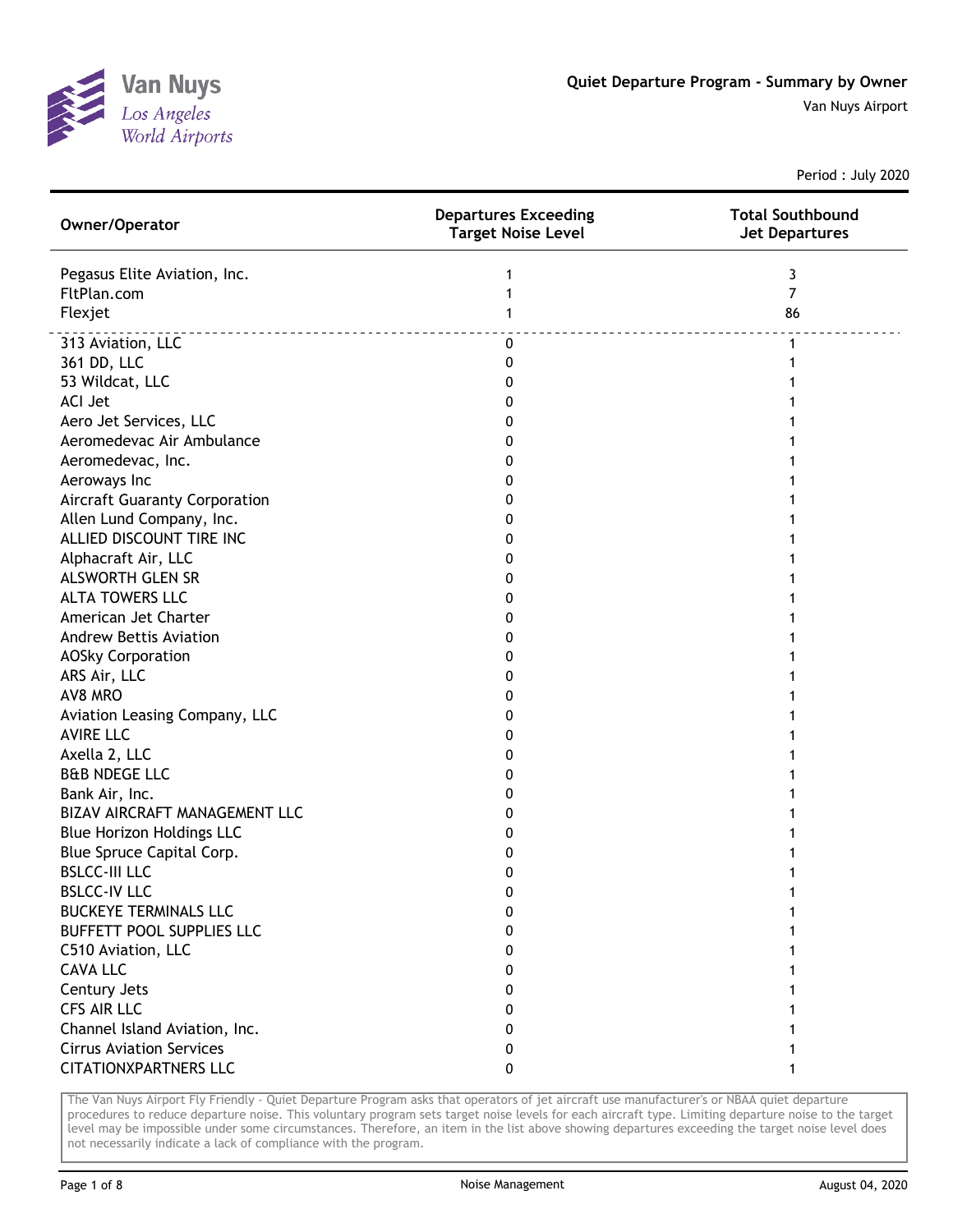

| Owner/Operator                                     | <b>Departures Exceeding</b><br>Target Noise Level | <b>Total Southbound</b><br><b>Jet Departures</b> |
|----------------------------------------------------|---------------------------------------------------|--------------------------------------------------|
| Claudio Zichy-Tyssen                               | 0                                                 |                                                  |
| Clay Lacy Aviation, Inc.                           | 0                                                 |                                                  |
| Club Jet                                           | 0                                                 |                                                  |
| <b>COCKRELL AIR</b>                                | 0                                                 |                                                  |
| Concierge U, Ltd.                                  | 0                                                 |                                                  |
| Concord Jet Service Inc                            | 0                                                 |                                                  |
| Concord Jet Service Inc (California)               | 0                                                 |                                                  |
| Corporate Air LLC                                  | 0                                                 |                                                  |
| Craig Air, LLC                                     | 0                                                 |                                                  |
| Crown Air, LLC                                     | 0                                                 |                                                  |
| Custom Jet Charters, LLC                           | 0                                                 |                                                  |
| Cutter Aviation, Inc.                              | 0                                                 |                                                  |
| David Mercier                                      | 0                                                 |                                                  |
| <b>DJ 421 LLC</b>                                  | 0                                                 |                                                  |
| Don Johnson Aviation                               | 0                                                 |                                                  |
| Dorado Aircraft Leasing, LLC                       | 0                                                 |                                                  |
| Dorato Jets, LLC                                   | 0                                                 |                                                  |
| Dr. Lokesh S. Tantuwaya, MD, Inc.                  | 0                                                 |                                                  |
| Duncan Aviation, Inc.                              | 0                                                 |                                                  |
| East Coast Jets Inc                                | 0                                                 |                                                  |
| Eddin Aviation, LLC                                | 0                                                 |                                                  |
| Ellman Aviation, LLC                               | 0                                                 |                                                  |
| ERIN-EIRE LLC                                      | 0                                                 |                                                  |
| <b>ERJ2012 LLC</b>                                 | 0                                                 |                                                  |
| Excellent Investment, LLC                          | 0                                                 |                                                  |
| <b>Executive Aviation Corporation</b>              | 0                                                 |                                                  |
| FAA-Federal Aviation Administration-Flight Inspect | 0                                                 |                                                  |
| Falcon 50, LLC                                     | 0                                                 |                                                  |
| <b>FE 46 LLC</b>                                   | 0                                                 |                                                  |
| FE 5008, LLC                                       | 0                                                 |                                                  |
| <b>FIREROCK LLC</b>                                | 0                                                 |                                                  |
| <b>Flight Options LLC</b>                          | 0                                                 |                                                  |
| Flightcraft                                        | 0                                                 |                                                  |
| Floraero, LLC                                      | 0                                                 |                                                  |
| FLORIDA JET SERVICE Inc.                           | 0                                                 |                                                  |
| <b>GEX 9026 LLC</b>                                | 0                                                 |                                                  |
| Goodwill Air LLC                                   | 0                                                 |                                                  |
| <b>Grossman Company Properties</b>                 | 0                                                 |                                                  |
| Heights Aviation Inc                               | 0                                                 |                                                  |
| HONDA AVIATION SERVICE CO INC                      | 0                                                 |                                                  |
| Intermountain Life Flight                          | 0                                                 |                                                  |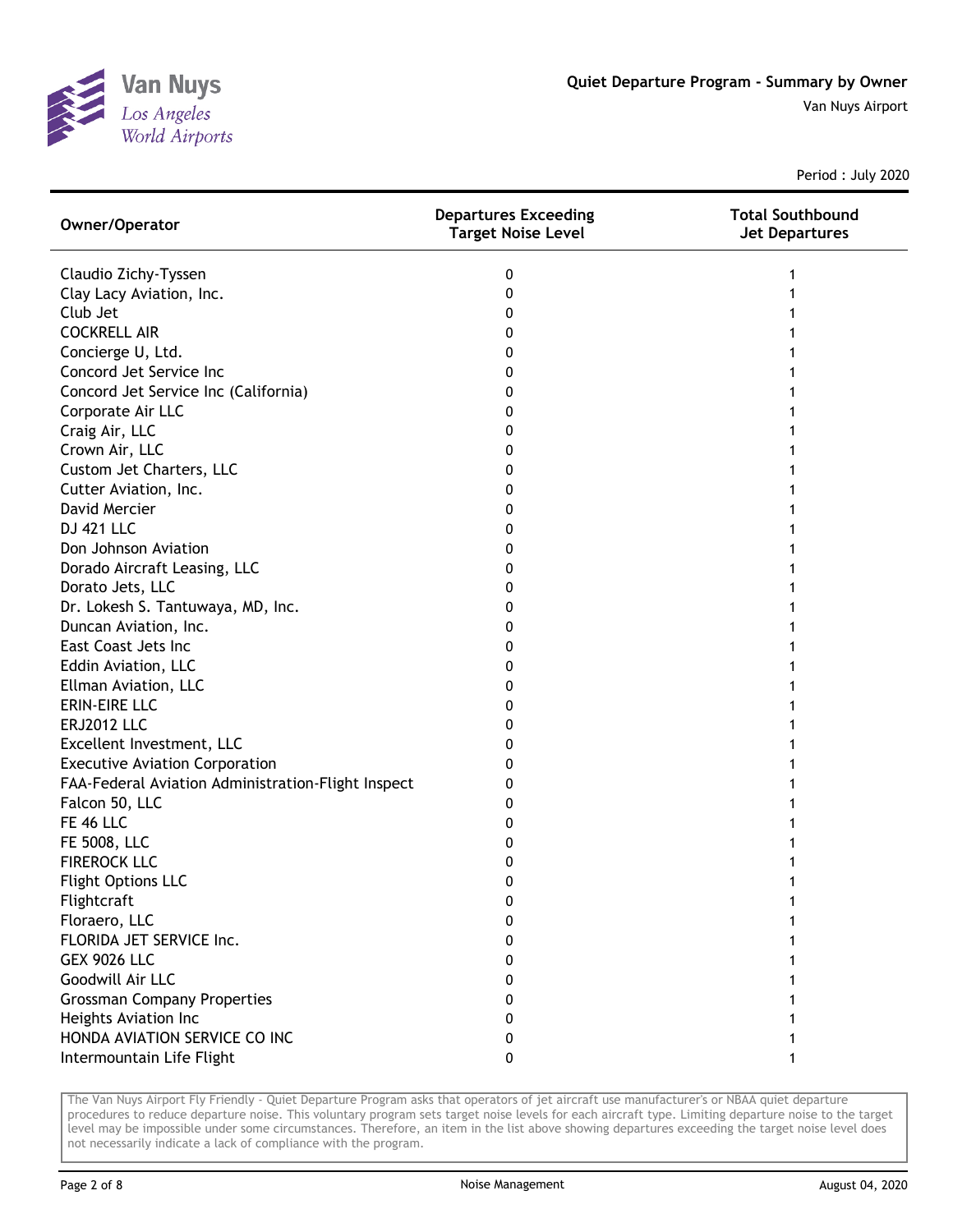

| Owner/Operator                    | <b>Departures Exceeding</b><br><b>Target Noise Level</b> | <b>Total Southbound</b><br><b>Jet Departures</b> |
|-----------------------------------|----------------------------------------------------------|--------------------------------------------------|
| <b>JEKE CAPITAL LLC</b>           | 0                                                        |                                                  |
| Jet Engine Technology Corporation | 0                                                        |                                                  |
| Jet Equity Group                  | 0                                                        |                                                  |
| Jetran                            | 0                                                        |                                                  |
| JetReady                          | 0                                                        |                                                  |
| JetRight Charter                  | 0                                                        |                                                  |
| JetSuite                          | 0                                                        |                                                  |
| <b>JULIETTE LIMA BRAVO LLC</b>    | 0                                                        |                                                  |
| <b>JWC INTERESTS LLC</b>          | 0                                                        |                                                  |
| <b>K5-Aviation GmbH</b>           | 0                                                        |                                                  |
| Kahoots, Inc.                     | 0                                                        |                                                  |
| <b>Kalitta Charters LLC</b>       | 0                                                        |                                                  |
| Kalitta Charters, LLC             | 0                                                        |                                                  |
| Kolob Canyons Air Services        | 0                                                        |                                                  |
| <b>Landmark Aviation</b>          | 0                                                        |                                                  |
| Learjet Inc.                      | 0                                                        |                                                  |
| Leonard Green & Partners, L.P.    | 0                                                        |                                                  |
| M J ENTERPRISES LLC               | 0                                                        |                                                  |
| M2 JB LLC                         | 0                                                        |                                                  |
| Meruelo Group, LLC                | 0                                                        |                                                  |
| Mid Oaks Investments, LLC         | 0                                                        |                                                  |
| Moss Lane Ventures, LLC           | 0                                                        |                                                  |
| Mountain Aviation, Inc.           | 0                                                        |                                                  |
| MUSTANG C J M 02203 LLC           | 0                                                        |                                                  |
| N36MU, LLC                        | 0                                                        |                                                  |
| N400XC Leasing, LLC               | 0                                                        |                                                  |
| N750GK LLC                        | 0                                                        |                                                  |
| <b>NANTWORKS LLC</b>              | 0                                                        |                                                  |
| Napa Jet Center                   | 0                                                        |                                                  |
| <b>NEWER VENTURES LLC</b>         | 0                                                        |                                                  |
| NORTH VALLEY AIR LTD              | 0                                                        |                                                  |
| Northeastern Aviation Corporation | 0                                                        |                                                  |
| NORTON PACKAGING INC              | 0                                                        |                                                  |
| Omni Air Transport LLC            | 0                                                        |                                                  |
| Oynx Jet Group                    | 0                                                        |                                                  |
| PACIFIC COAST AVIATION INC        | 0                                                        |                                                  |
| Pacific Energy Company Limited    | 0                                                        |                                                  |
| PENNEY AND ASSOCIATES LEGAL CORP  | 0                                                        |                                                  |
| Phenom Holdings, LLC              | 0                                                        |                                                  |
| Piedmont Airlines                 | 0                                                        |                                                  |
| PILATUS BUSINESS AIRCRAFT LTD     | 0                                                        |                                                  |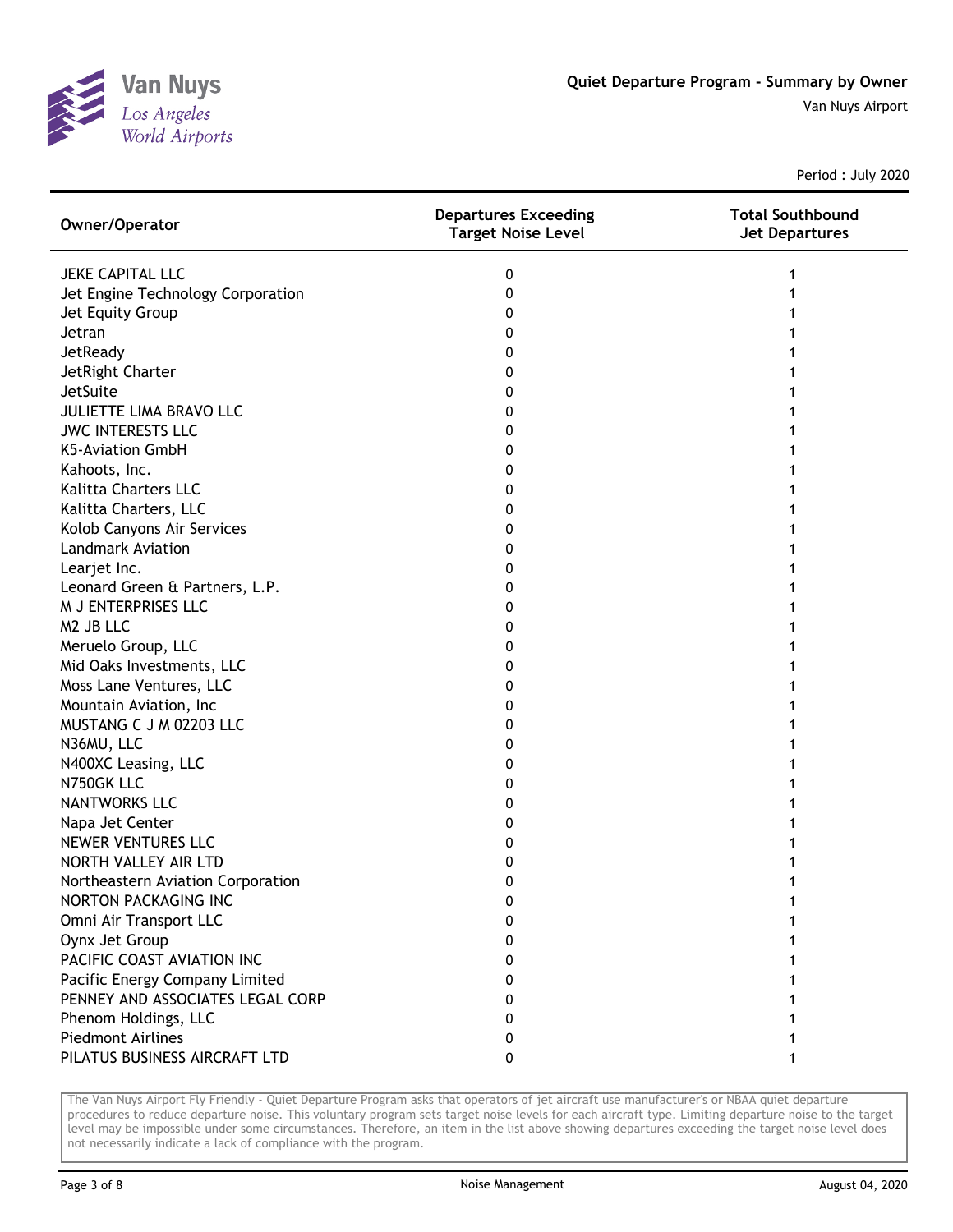

| Owner/Operator                              | <b>Departures Exceeding</b><br><b>Target Noise Level</b> | <b>Total Southbound</b><br><b>Jet Departures</b> |
|---------------------------------------------|----------------------------------------------------------|--------------------------------------------------|
| Pinnacle Aviation Inc                       | 0                                                        |                                                  |
| Pinnacle Aviation, Inc.                     | 0                                                        |                                                  |
| POLAR EQUIPMENT LLC                         | 0                                                        |                                                  |
| Private Fliers II, LLC                      | 0                                                        |                                                  |
| PTJ Associates, LLC                         | 0                                                        |                                                  |
| <b>RADZAIR LLC</b>                          | 0                                                        |                                                  |
| <b>RAI Jets</b>                             | 0                                                        |                                                  |
| Raven Aviation, LLC                         | 0                                                        |                                                  |
| Red Wings, SA de CV                         | 0                                                        |                                                  |
| <b>REPUBLIC AIRLINES</b>                    | 0                                                        |                                                  |
| RPS Holdings, Inc.                          | 0                                                        |                                                  |
| S.K. Aviation, LLC                          | 0                                                        |                                                  |
| SAN JOAQUIN REFINING CO INC                 | 0                                                        |                                                  |
| Sauvage Nevada, LLC                         | 0                                                        |                                                  |
| Scott, D. Gregory                           | 0                                                        |                                                  |
| <b>SEGAL LAW FIRM</b>                       | 0                                                        |                                                  |
| SILVER WING AT SANDPOINT LLC                | 0                                                        |                                                  |
| SpiritJets                                  | 0                                                        |                                                  |
| Stein's Aircraft Services, LLC              | 0                                                        |                                                  |
| STEPHENSON AIR SERVICES LLC                 | 0                                                        |                                                  |
| STEVENSON CHARLES WILLIAM JR                | 0                                                        |                                                  |
| Sunwest Aero LLC                            | 0                                                        |                                                  |
| <b>Swayer Aviation</b>                      | 0                                                        |                                                  |
| Terrapin Aircraft, LLC                      | 0                                                        |                                                  |
| Teton Aviation, LLC                         | 0                                                        |                                                  |
| <b>TFT Aviation</b>                         | 0                                                        |                                                  |
| The Steve & Leigh Ann Anderson Family Trust | 0                                                        |                                                  |
| These Coins Are Cool, LLC                   | 0                                                        |                                                  |
| <b>Thrive Aviation</b>                      | O                                                        |                                                  |
| Trans-Exec Air Service Inc                  | O                                                        |                                                  |
| TROPACAVAL MEDIA LLC                        | 0                                                        |                                                  |
| True Aviation Charter Services, LLC         | 0                                                        |                                                  |
| TVPX AIRCRAFT SOLUTIONS INC TRUSTEE         | 0                                                        | 1                                                |
| <b>UB AVIATION LLC</b>                      | 0                                                        |                                                  |
| United Medical Devices, LLC                 | 0                                                        |                                                  |
| VCS Encore, LLC                             | 0                                                        |                                                  |
| Vela Flight, LLC                            | 0                                                        |                                                  |
| <b>WHCC AVIATION LLC</b>                    | 0                                                        |                                                  |
| Whitehorse Air, LLC                         | 0                                                        |                                                  |
| Windsor Jet Management                      | 0                                                        |                                                  |
| Wing Aviation, LLC                          | 0                                                        |                                                  |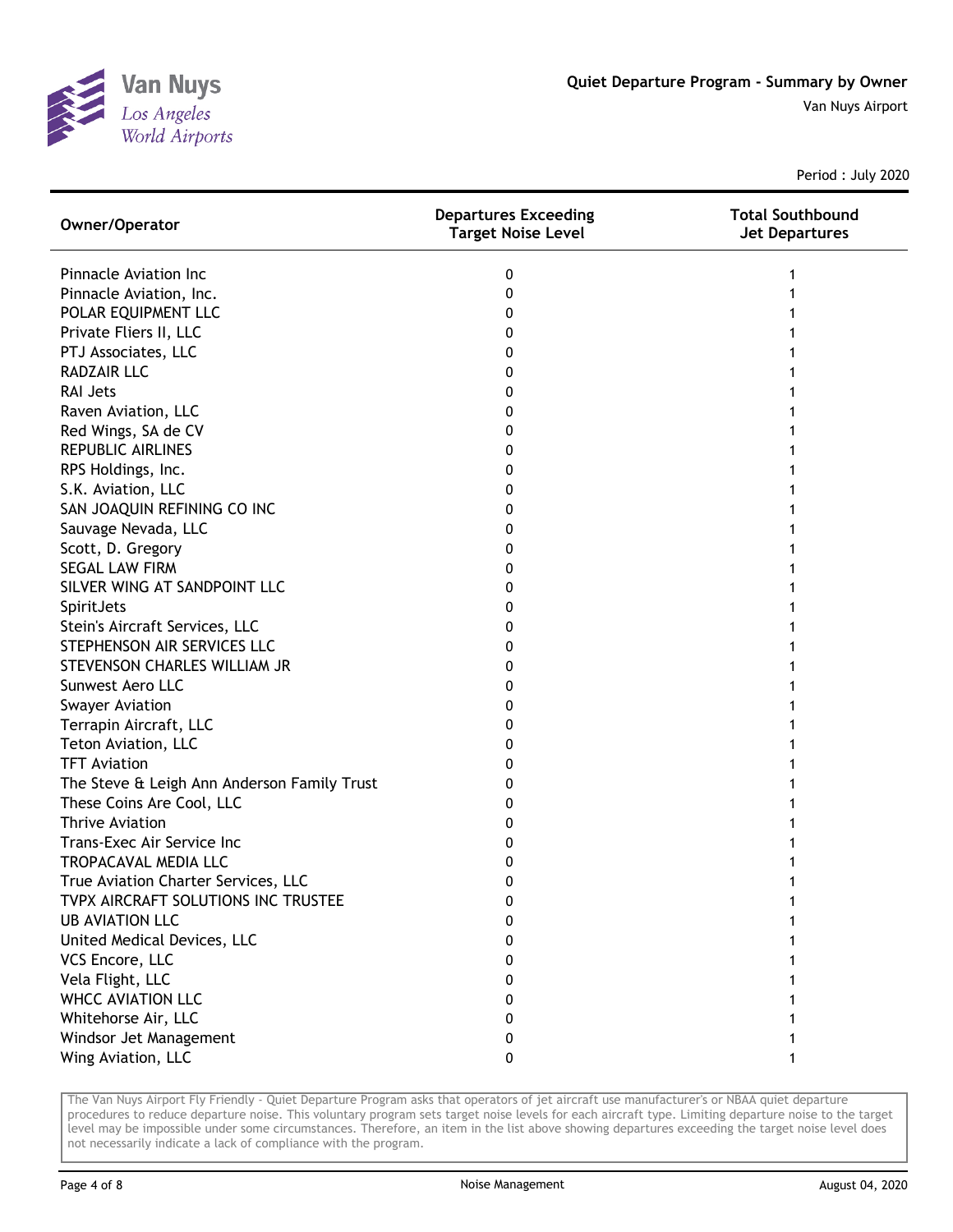

| Owner/Operator                                 | <b>Departures Exceeding</b><br><b>Target Noise Level</b> | <b>Total Southbound</b><br><b>Jet Departures</b> |
|------------------------------------------------|----------------------------------------------------------|--------------------------------------------------|
| WORLDWIDE AIRCRAFT SERVICES INC                | 0                                                        | 1                                                |
| <b>WORTHETT LLC</b>                            | 0                                                        |                                                  |
| <b>XOJET Inc</b>                               | 0                                                        |                                                  |
| ZMH AVIATION LLC                               | 0                                                        |                                                  |
| Advanced Air, LLC                              | 0                                                        | 2                                                |
| ALASKA AIRLINES Inc.                           | 0                                                        | 2                                                |
| ATI Jet, Inc.                                  | 0                                                        | 2                                                |
| <b>BANK OF UTAH TRUSTEE</b>                    | 0                                                        | 2                                                |
| BOMBARDIER BUSINESS JET SOLUTIONS Inc.         | 0                                                        | 2                                                |
| CH Management Services, LLC                    | 0                                                        | $\overline{2}$                                   |
| Charter Airlines, LLC                          | 0                                                        | $\overline{2}$                                   |
| Chicago Jet Group LLC                          | 0                                                        | $\overline{2}$                                   |
| CJ3SP, LLC                                     | 0                                                        | $\overline{2}$                                   |
| CTP Aviation, LLC                              | 0                                                        | 2                                                |
| DISTRIBUTION AIR & TRANSPORTATION SERVICES LLC | 0                                                        | 2                                                |
| Dunn Air LLC                                   | 0                                                        | 2                                                |
| EMBRAER EXECUTIVE AIRCRAFT INC                 | 0                                                        | 2                                                |
| Envoy Air                                      | 0                                                        | 2                                                |
| ExecuJet Europe AG                             | 0                                                        | 2                                                |
| <b>FE 5094 LLC</b>                             | 0                                                        | 2                                                |
| Flightworks, Inc.                              | 0                                                        | 2                                                |
| Flightworks, LLC                               | 0                                                        | 2                                                |
| Flying Cats Air, LLC                           | 0                                                        | $\overline{2}$                                   |
| Generation Jets, LLC                           | 0                                                        | 2                                                |
| Grok Air, LLC                                  | 0                                                        | 2                                                |
| Gulfstream Aerospace, LLC                      | 0                                                        | 2                                                |
| HAWKER 258066 LLC                              | 0                                                        | 2                                                |
| Honaker Aviation, Inc.                         | 0                                                        | 2                                                |
| <b>IAL CORP</b>                                | 0                                                        | 2                                                |
| IANTV, LLC                                     | 0                                                        | 2                                                |
| Jet Set Aircraft, Inc.                         | 0                                                        | 2                                                |
| Jet-Ten.com, LLC                               | 0                                                        | 2                                                |
| <b>JGEK AIR LLC</b>                            | 0                                                        | 2                                                |
| Justice Air, Inc.                              | 0                                                        | 2                                                |
| KP Aviation Management, LLC                    | 0                                                        | 2                                                |
| L & G Aviation, LLC                            | 0                                                        | $\mathbf{2}$                                     |
| Latitude 33 Aviation LLC                       | 0                                                        | 2                                                |
| Leveled Wings, LLC                             | 0                                                        | 2                                                |
| Lone Palm Air LLC                              | 0                                                        | 2                                                |
| MC3 AIR LLC                                    | 0                                                        | $\overline{2}$                                   |
| MRB AVIATION LLC                               | 0                                                        | $\overline{2}$                                   |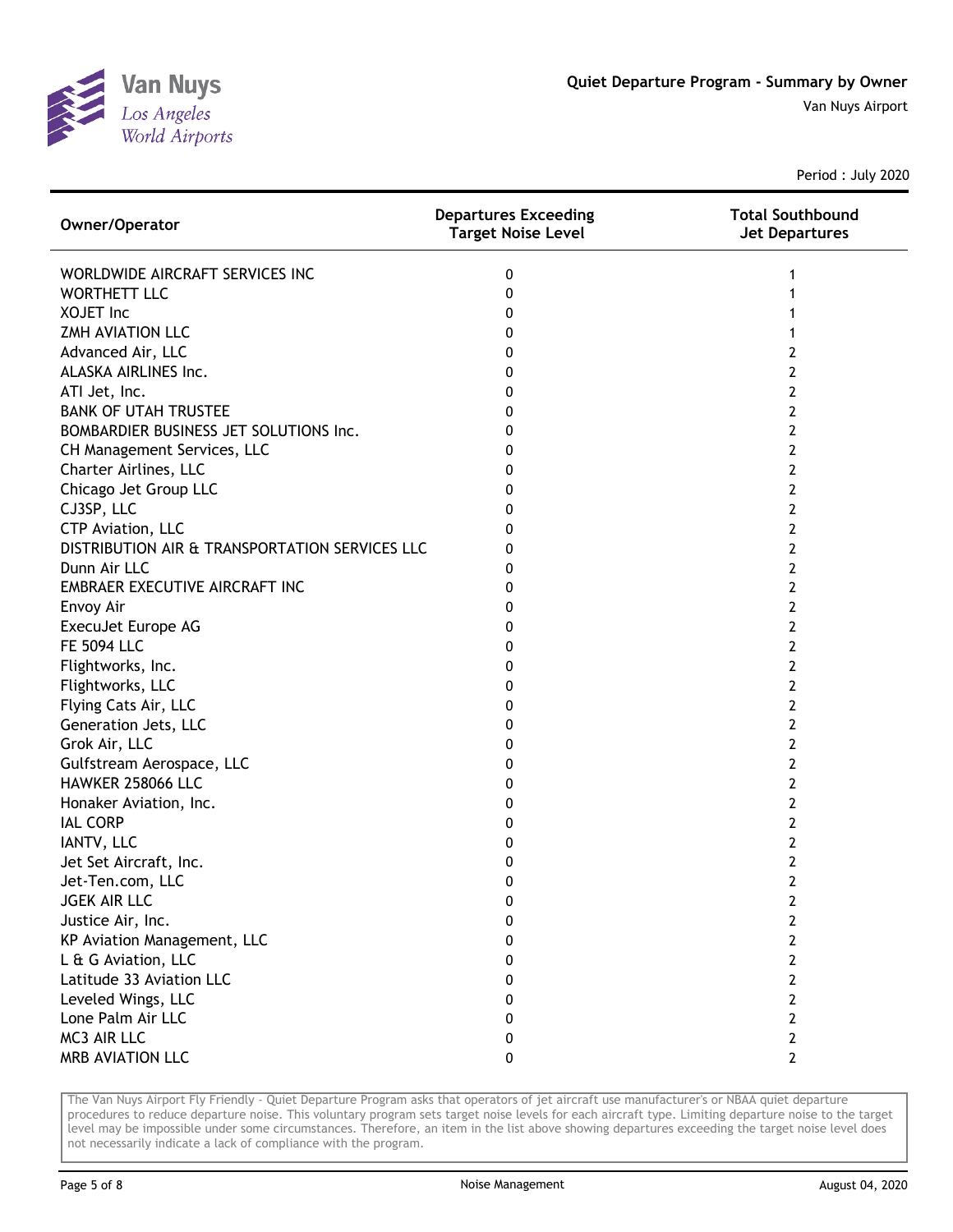

| Owner/Operator                   | <b>Departures Exceeding</b><br><b>Target Noise Level</b> | <b>Total Southbound</b><br><b>Jet Departures</b> |
|----------------------------------|----------------------------------------------------------|--------------------------------------------------|
| N393SG LLC                       | 0                                                        | 2                                                |
| N484JH-I LLC                     | 0                                                        | 2                                                |
| Pacific Coast Jet Charter, Inc.  | 0                                                        | 2                                                |
| Pittco Aviation, Inc.            | 0                                                        | 2                                                |
| PMC Global, Inc.                 | 0                                                        | 2                                                |
| Premier Air Charter, LLC         | 0                                                        | 2                                                |
| Premier Jets Inc                 | 0                                                        | 2                                                |
| <b>RILBEL LLC</b>                | 0                                                        | 2                                                |
| SC Aviation, Inc                 | 0                                                        | 2                                                |
| STARR AIRCRAFT LLC               | 0                                                        | 2                                                |
| Swift Aircraft Management, LLC   | 0                                                        | 2                                                |
| The Hera Group, LLC              | 0                                                        | 2                                                |
| TNP AVIATION INC                 | 0                                                        | 2                                                |
| Trans-Exec Air Service, Inc.     | 0                                                        | 2                                                |
| West Air (USA)                   | 0                                                        | 2                                                |
| Weyland Diamond Ranch, LLC       | 0                                                        | 2                                                |
| 199ML, LLC                       | 0                                                        | 3                                                |
| Aero Equities, LLC               | 0                                                        | 3                                                |
| A-Ron Resources, LLC             | 0                                                        | 3                                                |
| Chrysler Aviation Inc            | 0                                                        | 3                                                |
| DD251, LLC                       | 0                                                        | 3                                                |
| Delux Public Charter, LLC        | 0                                                        | 3                                                |
| Dumont Jets                      | 0                                                        | 3                                                |
| Dunbar Aviation, LLC             | 0                                                        | 3                                                |
| <b>ESTRELLA AVIATION III LLC</b> | 0                                                        | 3                                                |
| Exclusive Jets, LLC              | 0                                                        | 3                                                |
| <b>GULFSTREAM GIV-1294 LLC</b>   | 0                                                        | 3                                                |
| Jet Linx Aviation LLC            | 0                                                        | 3                                                |
| Jet Linx Aviation, LLC           | 0                                                        | 3                                                |
| <b>JetsPlus</b>                  | 0                                                        | 3                                                |
| Koba, LLC                        | 0                                                        | 3                                                |
| Las Vegas Jet, LLC               | 0                                                        | 3                                                |
| Maroon Creek Holdings, LLC       | 0                                                        | 3                                                |
| <b>MB Airways</b>                | 0                                                        | 3                                                |
| Merle Norman Cosmetics, Inc.     | 0                                                        | 3                                                |
| Najafi Aviation, LLC             | 0                                                        | 3                                                |
| Polar Bear Express, LLC          | 0                                                        | 3                                                |
| SANTA FE AVIATION LLC            | 0                                                        | 3                                                |
| Sawyer Aviation, LLC             | 0                                                        | 3                                                |
| Summit Aviation, Inc             | 0                                                        | 3                                                |
| Vision Maximus, LLC              | 0                                                        | 3                                                |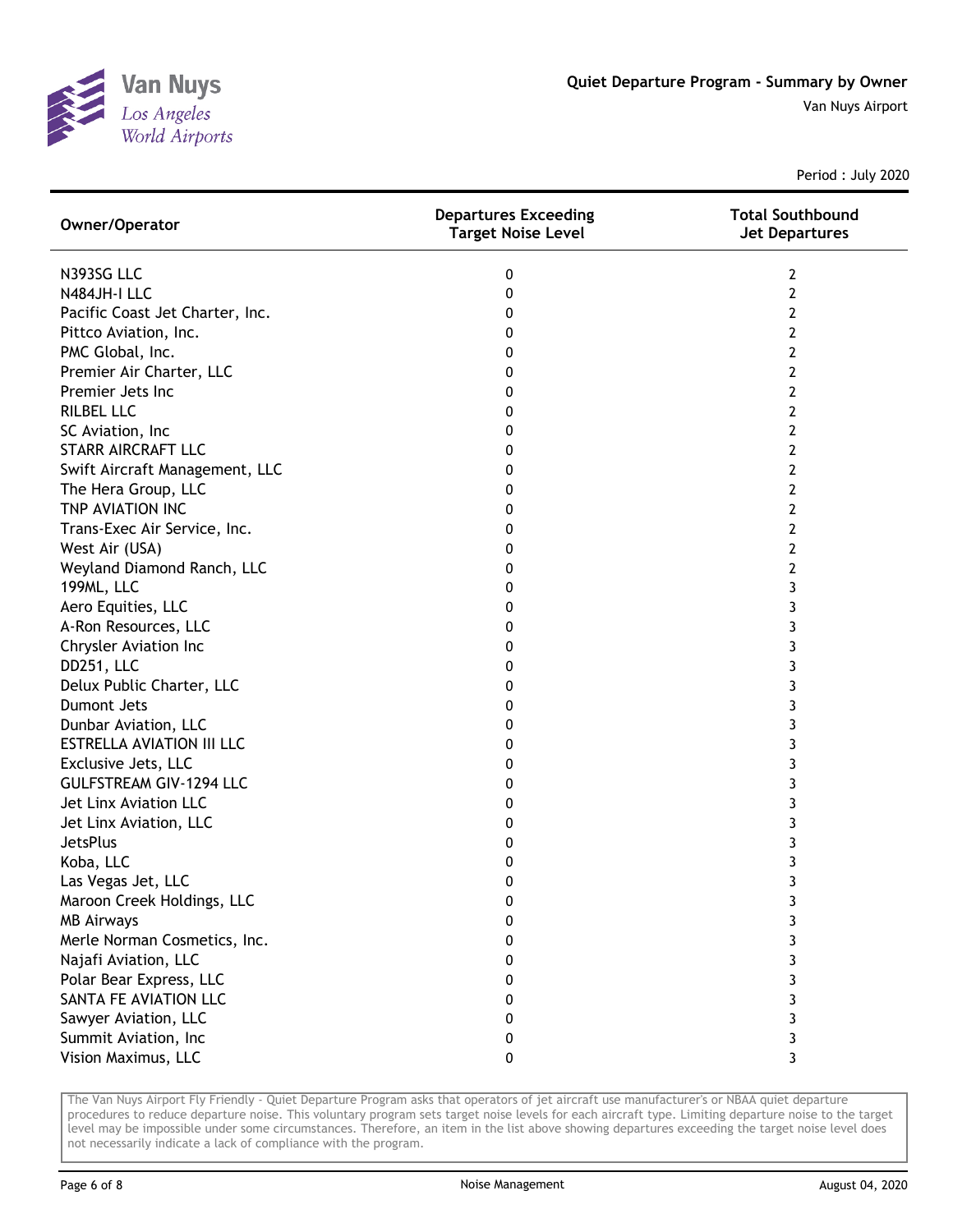

| Owner/Operator                            | <b>Departures Exceeding</b><br><b>Target Noise Level</b> | <b>Total Southbound</b><br><b>Jet Departures</b> |
|-------------------------------------------|----------------------------------------------------------|--------------------------------------------------|
| Williams Communities, LLC                 | 0                                                        | 3                                                |
| Executive Jet Management                  | 0                                                        | 4                                                |
| Hollister Aviation, LLC                   | 0                                                        | 4                                                |
| International Jet Aviation Services, Inc. | 0                                                        | 4                                                |
| McLeod Properties Fontana, LLC            | 0                                                        | 4                                                |
| Mike Post Productions, Inc.               | 0                                                        | 4                                                |
| <b>NV510 LLC</b>                          | 0                                                        | 4                                                |
| Superior Transportation Associates, Inc.  | 0                                                        | 4                                                |
| Trans-Pacific Air Charter, LLC            | 0                                                        | 4                                                |
| VistaJet Limited                          | 0                                                        | 4                                                |
| <b>Wonderful Citrus Aviation</b>          | 0                                                        | 4                                                |
| XOJET, Inc.                               | 0                                                        | 4                                                |
| 477 Aviation, LLC                         | 0                                                        | 5                                                |
| Air Finance Corporation                   | 0                                                        | 5                                                |
| <b>Barkley Services, LLC</b>              | 0                                                        | 5                                                |
| CapRock Land Company, LLC                 | 0                                                        | 5                                                |
| Elliott Aviation Flight Services Inc      | 0                                                        | 5                                                |
| Green Chair Productions, Inc.             | 0                                                        | 5                                                |
| Journey Aviation, LLC                     | 0                                                        | 5                                                |
| <b>Oakmont Corporation</b>                | 0                                                        | 5                                                |
| Presidential Aviation, Inc.               | 0                                                        | 5                                                |
| SIMON WILLIAM SCOTT                       | 0                                                        | 5                                                |
| <b>TEXTRON AVIATION INC</b>               | 0                                                        | 5                                                |
| Trijet Aviation Management, LLC           | 0                                                        | 5                                                |
| Avcenter, Inc.                            | 0                                                        | 6                                                |
| CI Jets                                   | 0                                                        | 6                                                |
| Cove Aviation Partners, LLC               | 0                                                        | 6                                                |
| <b>Flight Options</b>                     | 0                                                        | 6                                                |
| Olco Aviation, LLC                        | 0                                                        | 6                                                |
| Priester Aviation, LLC                    | 0                                                        | 6                                                |
| Prime Jet, LLC                            | 0                                                        | 6                                                |
| Regency Air LLC                           | 0                                                        | 6                                                |
| Starjet, Inc.                             | 0                                                        | 6                                                |
| NETJETS AVIATION Inc.                     | 0                                                        | 7                                                |
| Western Air Charter Inc.                  | 0                                                        | 7                                                |
| <b>Tutor-Saliba Corporation</b>           | 0                                                        | 8                                                |
| Pacific Coast Jet, LLC                    | 0                                                        | 9                                                |
| XOJET Aviation, LLC                       | 0                                                        | 9                                                |
| Desert Jet, LLC                           | 0                                                        | 10                                               |
| JetSelect Aviation, LLC                   | 0                                                        | 10                                               |
| Paragon Airways                           | 0                                                        | 10                                               |